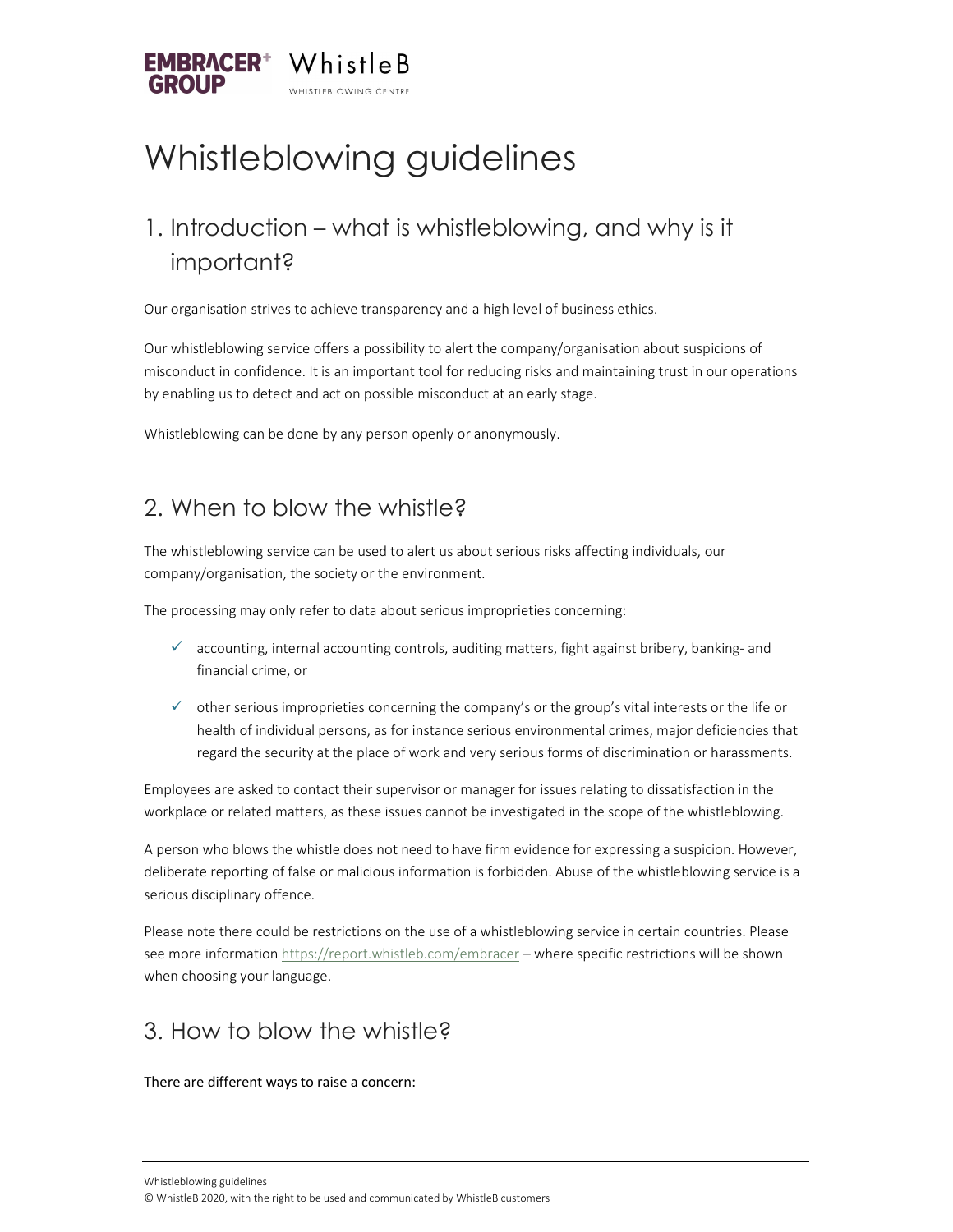

 $\checkmark$  Alternative 1 Contact a supervisor or manager within our organisation.

#### $\checkmark$  Alternative 2 Contact:

Embracer Group AB, CFO, Johan Ekström Phone: +46 761 33 82 76 Email: johan.ekstrom@embracer.com

Embracer Group AB, Chief of Staff, Legal & Governance, Ian Gulam Phone: +46 72 857 70 17 Email: ian.gulam@embracer.com.

 $\checkmark$  Alternative 3 Anonymous or confidential messaging through the whistleblower communication channel to the whistleblowing team: https://report.whistleb.com/embracer

We encourage anybody who shares their suspicions to be open with their identity. All messages received will be handled confidentially. For those wishing to remain anonymous, we offer a channel for anonymous reporting. The whistleblowing channel enabling anonymous messaging is administrated by WhistleB, an external service provider. All messages are encrypted. To ensure the anonymity of the person sending a message, WhistleB deletes all meta data, including IP addresses. The person sending the message also remains anonymous\* in the subsequent dialogue with responsible receivers of report.

\* Please note there could be restrictions on the use of a whistleblowing service in certain countries. Please see more information https://report.whistleb.com/embracer – where specific restrictions will be shown when choosing your language.

### 4. The investigation process

#### THE WHISTLEBLOWING TEAM

Access to messages received through our whistleblowing channel is restricted to appointed individuals at Embracer Group AB (the parent company), with the authority to handle whistleblowing cases. Their actions are logged and handling is confidential. When needed, individuals who can add expertise may be included in the investigation process. These people can access relevant data and are also bound to confidentiality.

If a person raises a concern directly to a supervisor, manager or by contacting the whistleblowing team in person the message is treated according to these guidelines.

#### RECEIVING A MESSAGE

Upon receiving a message, the whistleblowing team decides whether to accept or decline the message. If the message is accepted, appropriate measures for investigation will be taken, please see Investigation below.

The whistleblowing team may decline to accept a message if:

- $\checkmark$  the alleged conduct is not reportable conduct under these Whistleblowing guidelines
- $\checkmark$  the message has not been made in good faith or is malicious
- $\checkmark$  there is insufficient information to allow for further investigation
- $\checkmark$  the subject of the message has already been solved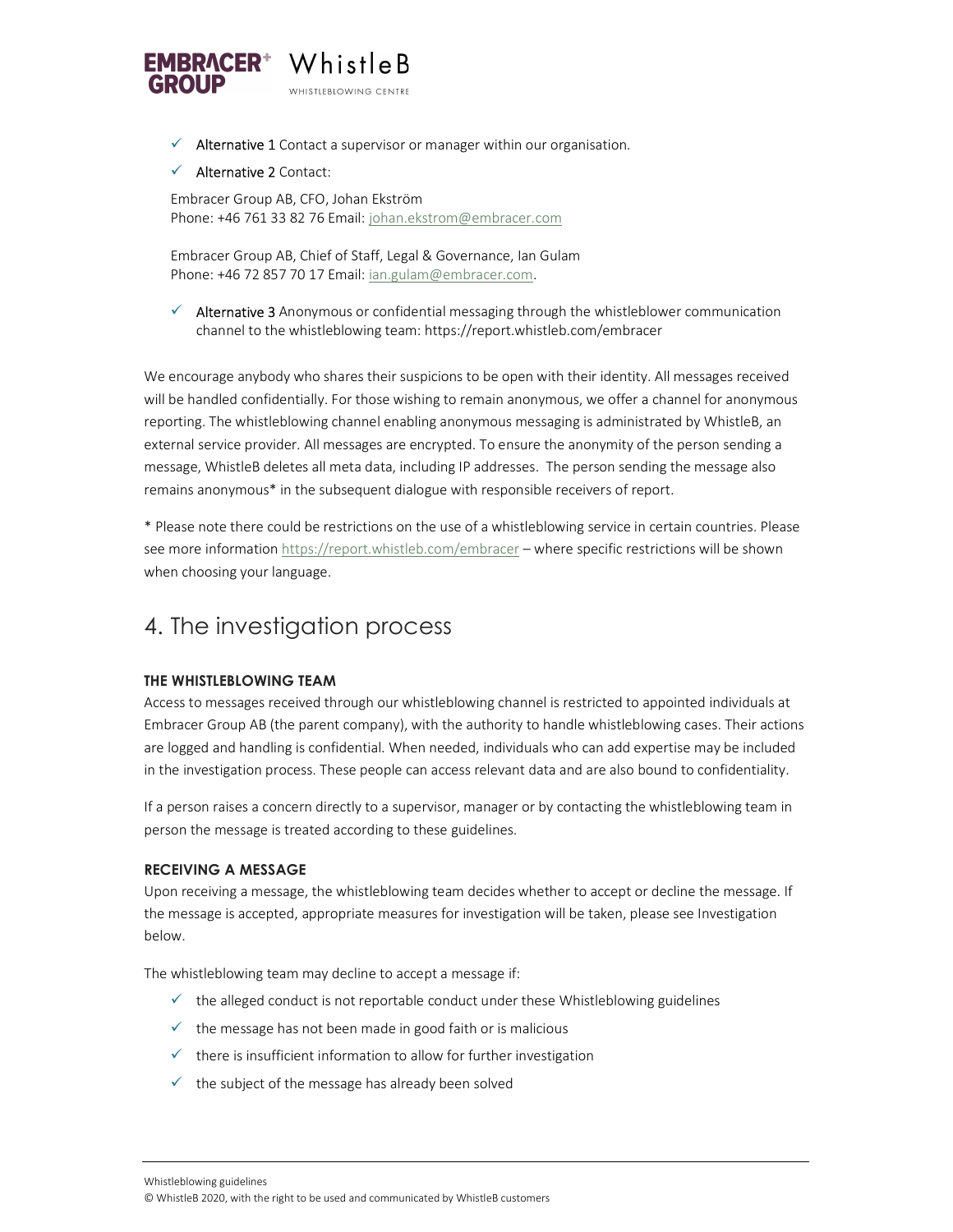

If a message includes issues not covered by the scope of these Whistleblowing guidelines, the whistleblowing team should take appropriate actions to get the issue solved.

The whistleblowing team will send appropriate feedback within 3 months upon the date of receiving the report.

Do not include sensitive personal information about anybody mentioned in your message if it is not necessary for describing your concern.

#### INVESTIGATION

All messages are treated seriously and in accordance with these Whistleblowing guidelines.

- $\checkmark$  No one from the whistleblowing team, or anyone taking part in the investigation process, will attempt to identify the whistleblower.
- $\checkmark$  The whistleblowing team can, when needed, submit follow-up questions via the channel for anonymous communication.
- $\checkmark$  A message will not be investigated by anyone who may be involved with or connected to the misgiving.
- $\checkmark$  The whistleblowing team decides if and how a whistleblowing message should be escalated.
- $\checkmark$  Whistleblowing messages are handled confidentially by the parties involved.

#### WHISTLEBLOWER PROTECTION IN THE CASE OF NON-ANONYMOUS WHISTLEBLOWING

A person expressing genuine suspicion or misgiving according to these guidelines will not be at risk of losing their job or suffering any form sanctions or personal disadvantages as a result. It does not matter if the whistleblower is mistaken, provided that he or she is acting in good faith.

Subject to considerations of the privacy of those against whom allegations have been made, and any other issues of confidentiality, a non-anonymous whistleblower will be kept informed of the outcomes of the investigation into the allegations.

In cases of alleged criminal offences, the whistleblower will be informed that his/her identity may need to be disclosed during judicial proceedings.

#### PROTECTION OF, AND INFORMATION TO, A PERSON SPECIFIED IN A WHISTLEBLOWER MESSAGE

The rights of the individuals submitting the message or specified in a whistleblower message are subject to the relevant data protection laws. Those affected will be entitled to the right to access data relating to themselves and should the information be incorrect, incomplete or out of date to require amendments or deletion of data.

These rights are subject to any overriding safeguarding measures required to prevent the destruction of evidence or other obstructions to the processing and investigation of the case.

#### DELETION OF DATA

Personal data included in a whistleblowing messages and investigation documentation is deleted when the investigation is complete, with the exception of when personal data must be maintained according to other applicable laws. Permanent deletion is carried out 30 days after completion of the investigation.